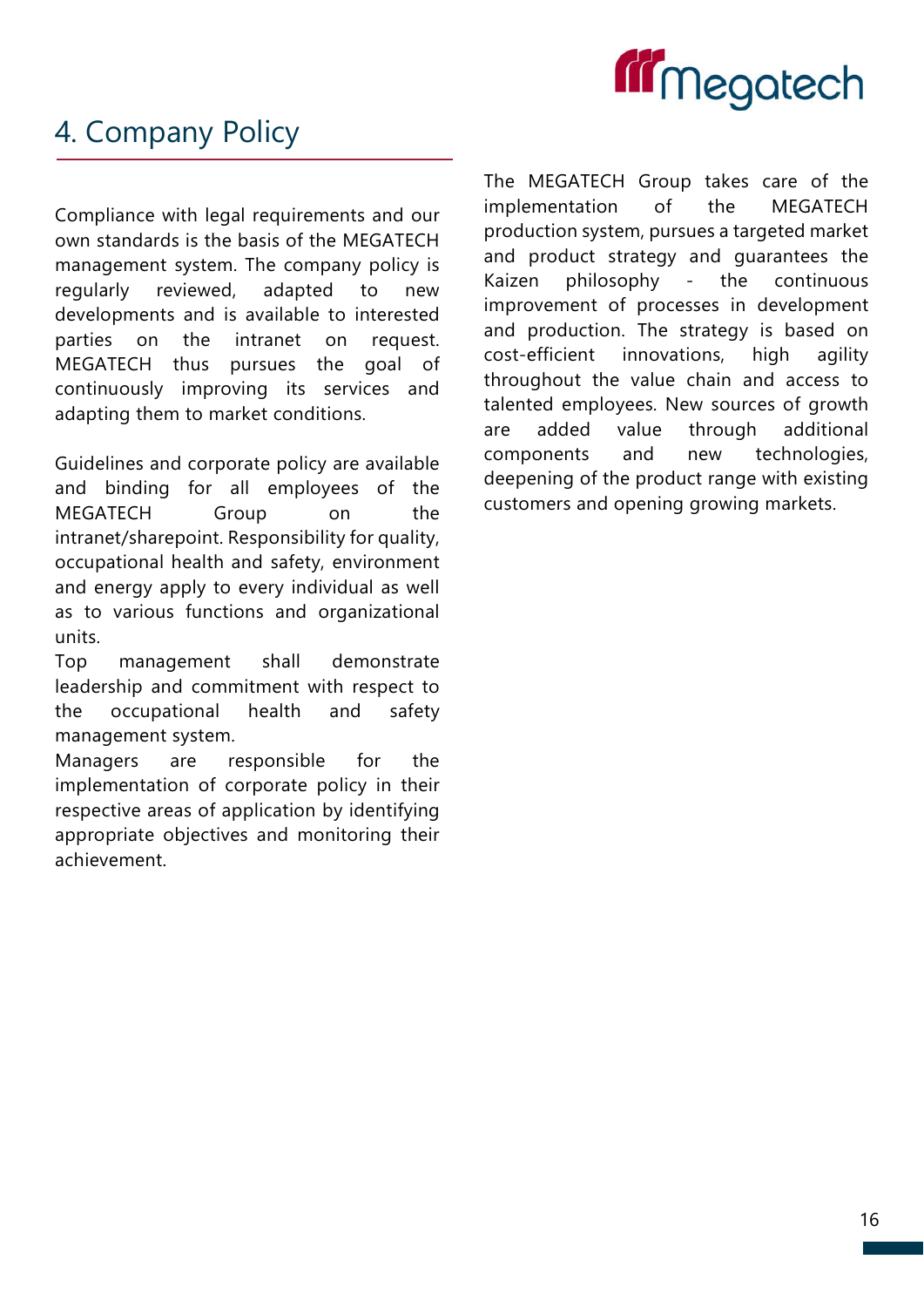

# 4.1 Quality Policy

## Customer orientation

The aim is to meet or exceed our customers' expectations - both externally and internally.

The quality of our services and products is focused on high customer standards, both internal and external. Meeting these standards is decisive for the success of the company and thus for securing jobs.

Through focus on product and service quality, MEGATECH Group is aiming to offer superior value to its customers.

## International standards

We meet quality requirements according to international standards.

Our corporate guidelines and processes are based on international standards, customer requirements and our experience. Your knowledge and binding observance are the basis for our quality.

# Staff responsibility

We are committed to quality and regard quality as a management task.

Each employee of the MEGATECH Group contributes to the implementation of company goals and quality standards. The responsibility must be assumed by all levels, where each individual employee is responsible for the quality of his/her performance.

Adherence to quality objectives is an important management task, both in manufacturing and in central functions. All supervisors are responsible for training

employees for their specific tasks. Managers commit themselves to our quality guidelines and make them visible. They motivate employees to act in a quality-conscious manner, set goals and promote a zero-defect culture.

# Requirements for suppliers

We set the same standards for our partners as we do for ourselves.

MEGATECH Group offers its suppliers a fair, collaborative partnership. As suppliers significantly contribute to the quality of our products and services, we set the same quality standards as we do.

# Kaizen – Continual improvement

We strive for continual improvement.

Error prevention has priority over error correction. If, despite all preventive measures, errors occur, they must be eliminated permanently by methodical and systematic measures. Errors or deviations from specifications increase our costs and reduce our competitiveness. For us, quality means doing things right from the start.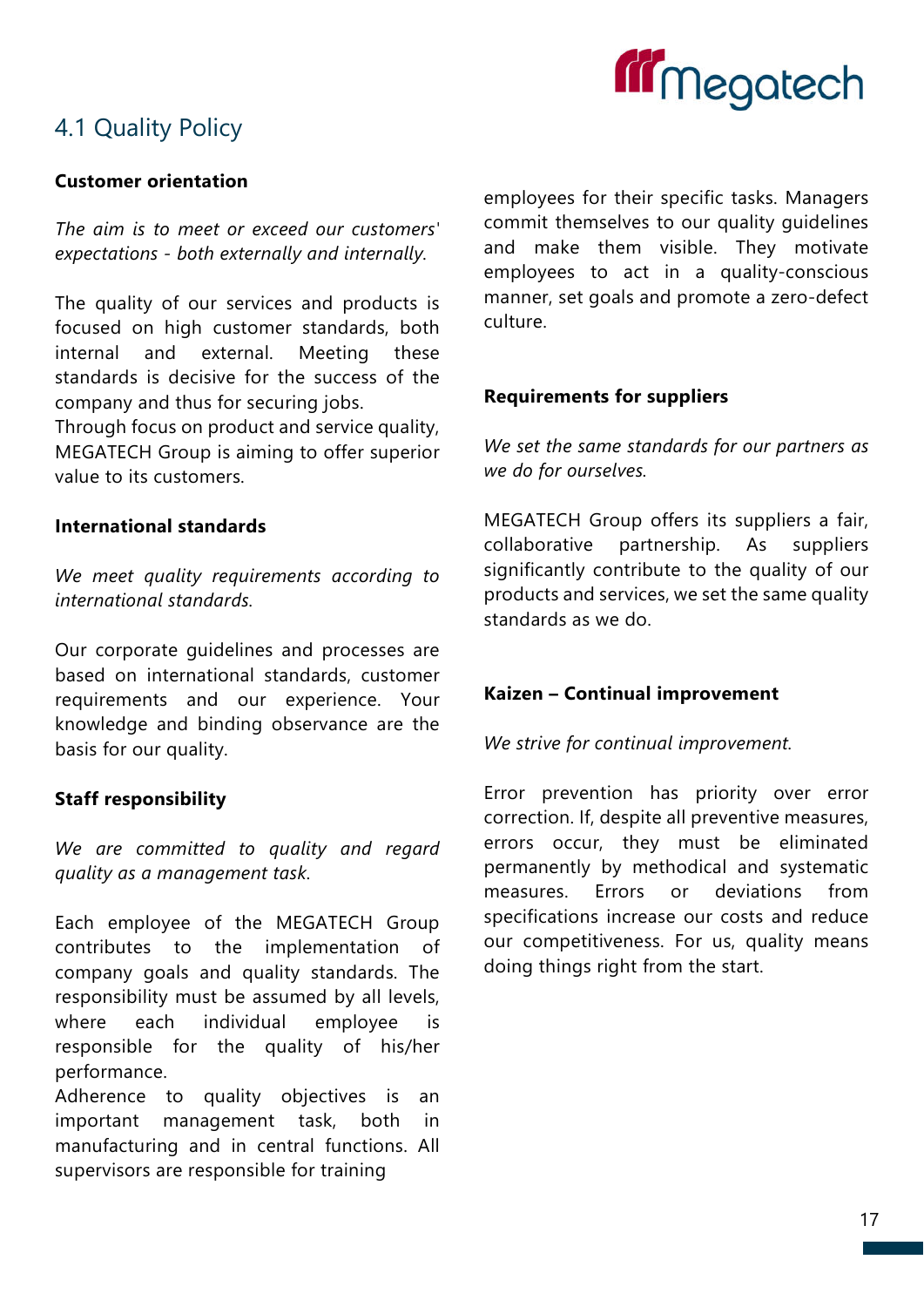

# 4.2 Environment and Energy Policy

## Regulatory compliance

We comply with all relevant legal requirements in the field of environmental protection and energy use.

The active protection of our environment is an important aim of the MEGATECH Group. We make our contribution through development and production that protects the environment and guarantee safe use of resources. The basic precondition for this is compliance with all relevant legal regulations.

The company undertakes to fulfill ISO 14001and ISO 50001 requirements.

Top management shall demonstrate leadership and commitment with respect to the environment management system and undertakes to continually improve the environment management system to reduce the negative impact on the environment.

## Products and processes

We manufacture high-quality products with the highest possible resource efficiency.

For all our products, we aim to use a minimum of energy and resources. Our goal is to avoid or reduce emissions and waste in all production processes. Our environmental and energy goals are supported using state-ofthe-art technologies. On introducing new technologies and production processes, the environmental effects and energy consumption can be assessed right in the planning phase and reduced within the framework of what is technically and economically possible.

#### Procurement and logistics

We urge our business partners to act in an environmentally friendly manner.

In the interests of integrated environmental protection, we procure raw materials and supplies in accordance with ecological criteria, wherever possible. Through continuous improvement of our procurement and delivery processes, as well as the optimization of factory traffic, we strive for a continuous reduction of the environmental impact. Our business partners are urged to follow our environmentally friendly processes and energy-saving measures.

#### Effectiveness control

We monitor compliance with regulations and strive for continual improvement.

The goals and success of our environmental activities are regularly reviewed both internally and externally for their adequacy and effectiveness of the environment management system to enhance its performance.

By setting new, higher goals and implementing them, we achieve a continuous improvement of our environmental and energy management.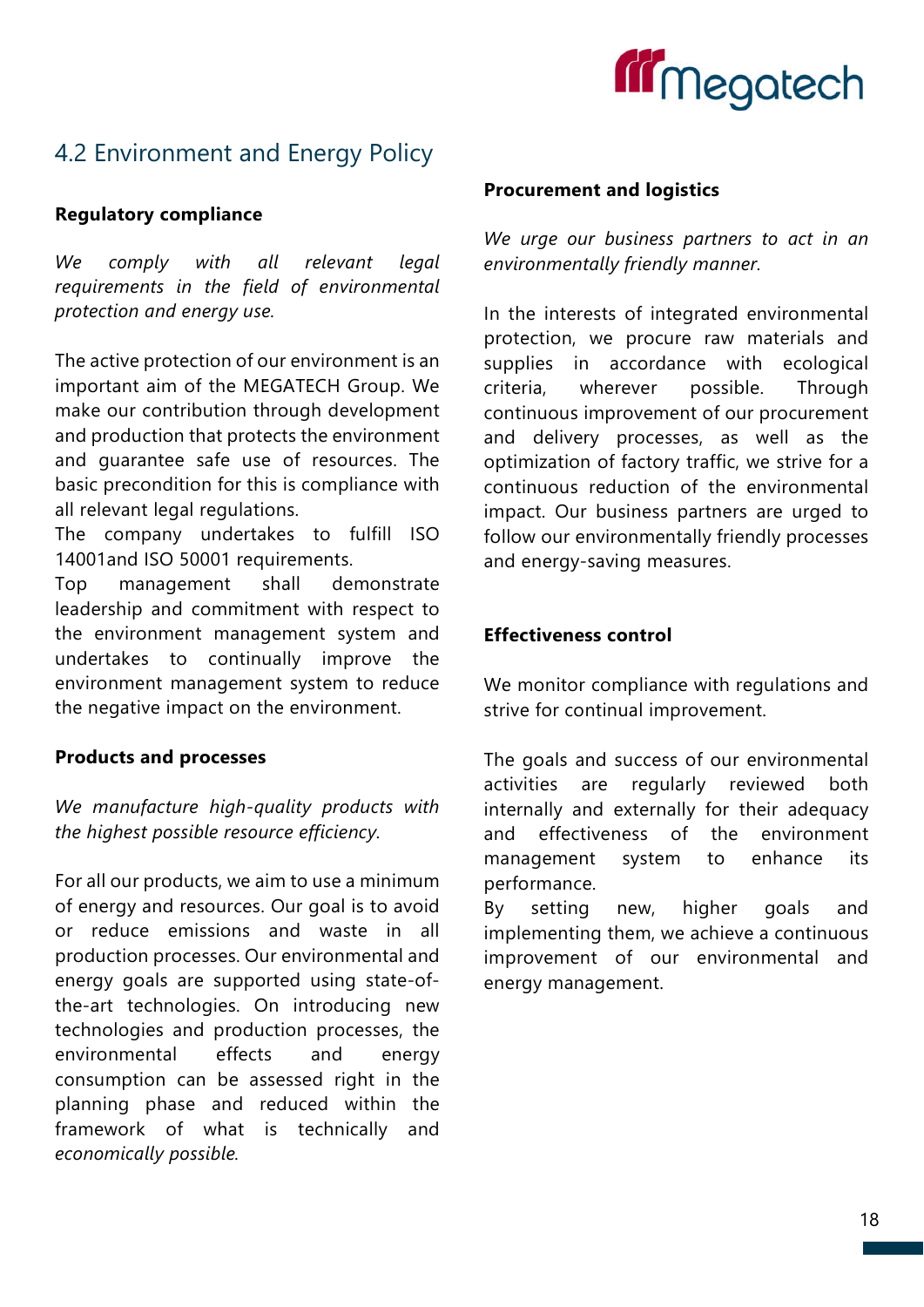

# 4.3 Occupational safety policy

## Regulatory compliance

We consider all relevant occupational health and safety legislation.

Relevant standards and principles are adopted based on ISO 45001.The health of our employees has top priority. The MEGATECH Group undertakes to comply with all relevant national laws and regulations on occupational health and safety at its sites. This requires trusting cooperation with authorities, institutions, and other qualified partners. Occupational health and safety are equally the responsibility of management boards, plant managers, managers, employees, and employee representatives. Detected hazards must be identified and immediately eliminated.

Top management takes overall responsibility for the prevention of industrial accidents and work – related health impairments.

#### Prevention in occupational health safety

We commit ourselves to active prevention in occupational health and safety.

The company constantly enhances active involvement of all employees into OH&S management system and improves continually mechanisms, trainings, and resources necessary for their active participation in OH&S management system.

All staff members shall be aware that safe work without any hazards is positive not only for themselves but also contributes to the prosperity of the company, may thus have direct impact on security and stability of their workplaces.

Prevention and avoidance of industrial accidents and work-related health impairments are the highest priority for the MEGATECH Group. Experts in occupational health and safety are involved early in the planning of potentially hazardous operating procedures, to provide occupational health and safety for all employees.

## Staff development

We encourage our employees to actively participate in the implementation of health and safety relevant measures.

Employees are regularly, extensively trained, motivated, and supported to be able to carry out their tasks in the sense of occupational health and safety policy. We demand active participation in the implementation of safetyrelevant measures.